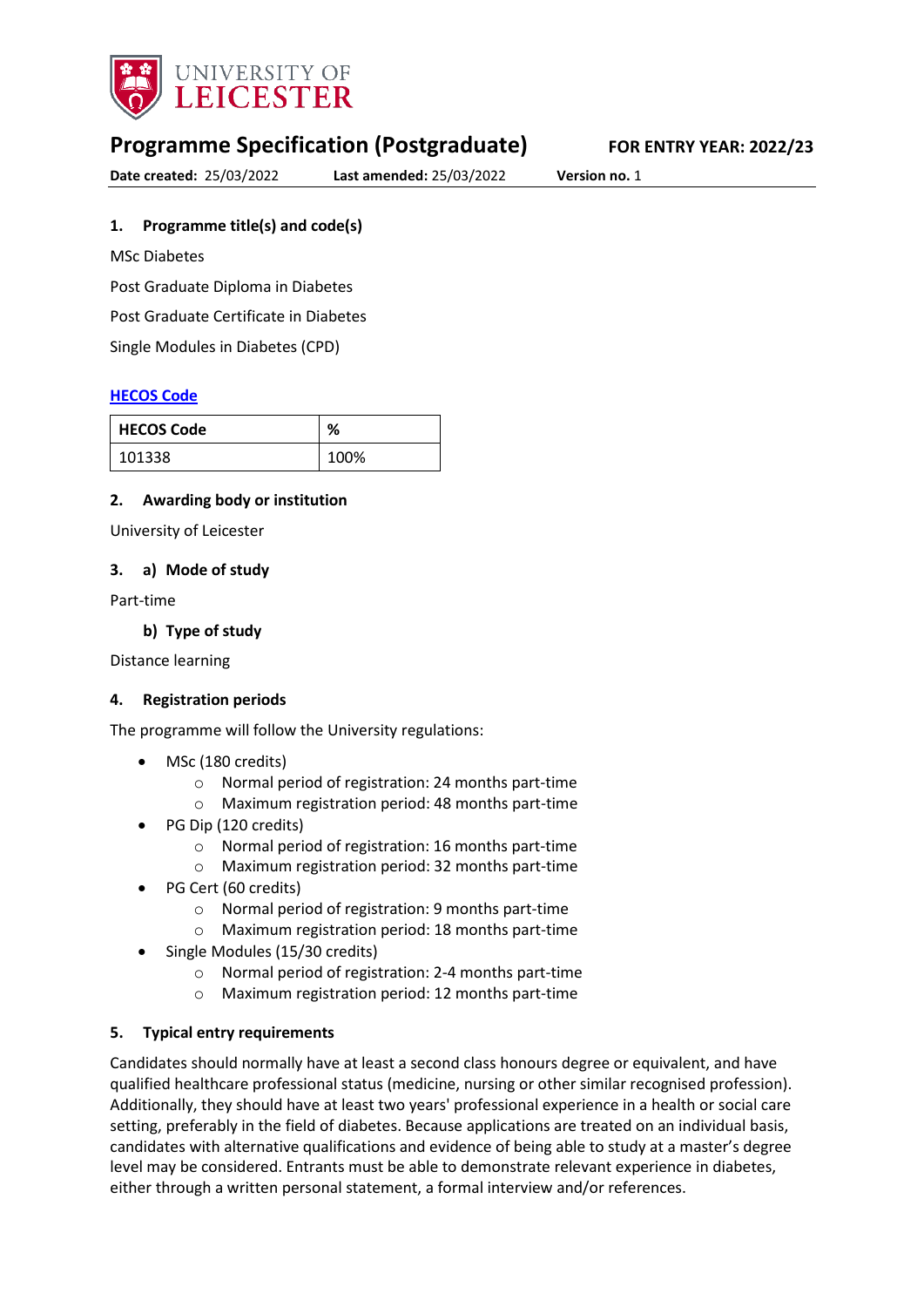There is a limit on the numbers of credits students can study as single modules (CPD) prior to registering for a higher award. For a Postgraduate Certificate, 30 credits can be studied as single modules (CPD) prior to registration for the award. For a Postgraduate Diploma or MSc, 60 credits can be studied as single modules (CPD) prior to registration for the awards. Please see the next section on Accreditation of Prior Learning. Students taking single modules are only permitted to study one module at a time.

Students will be required to meet the standard English language requirements set out in Senate [regulation 1](https://www2.le.ac.uk/offices/sas2/regulations/documents/senatereg1-entry)

## **6. Accreditation of Prior Learning**

Students can APL up to 60 credits into the PG Diploma or the MSc from another course and in accordance with [Senate Regulation 2](http://www.le.ac.uk/senate-regulation2) and the University [Policy on the Accreditation of Prior Learning.](http://www2.le.ac.uk/offices/sas2/quality/accreditation-of-prior-learning) Credits must be at Level 7 and must be relevant to the programme. PG Cert students will be able to APL up to 30 credits into the programme. All APL of credits will be considered on an individual basis by the course directors once evidence of the APL credits has been submitted.

Where AP(C)L is approved, this will be graded and, where appropriate, will contribute to the final classification of an award.

## **7. Programme aims**

The programme aims to:

- Equip students with the knowledge and confidence to deliver effective, high quality, evidence based clinical diabetes care in adults, underpinned by the latest academic advances
- Maximise confidence by providing a highly interactive positive learning environment in which the student realises their own academic development
- Give MSc and Post Graduate Diploma students valuable experience of research through the module entitled Foundation Research and the MSc student through the Dissertation Module which will prepare them for further research opportunities or health related career posts requiring these skills.

## **8. Reference points used to inform the programme specification**

The programme has been written in accordance with the International Curriculum for Diabetes Health Professional Education (International Diabetes Federation, 2017)

- QAA Benchmarking Statement
- Framework for Higher Education Qualifications (FHEQ)
- UK Quality Code for Higher Education
- [University Learning](https://www2.le.ac.uk/offices/sas2/quality/learnteach) Strategy
- [University Assessment Strategy](https://www2.le.ac.uk/offices/sas2/quality/learnteach)
- University of Leicester Periodic Developmental Review Report
- External Examiners' reports (annual)
- United Nations Education for Sustainable Development Goals
- Student Destinations Data
- NICE Technology Appraisals related to diabetes
- NICE Guidance related to diabetes
- ADA/EASD Guidance related to diabetes
- IDF guidance related to diabetes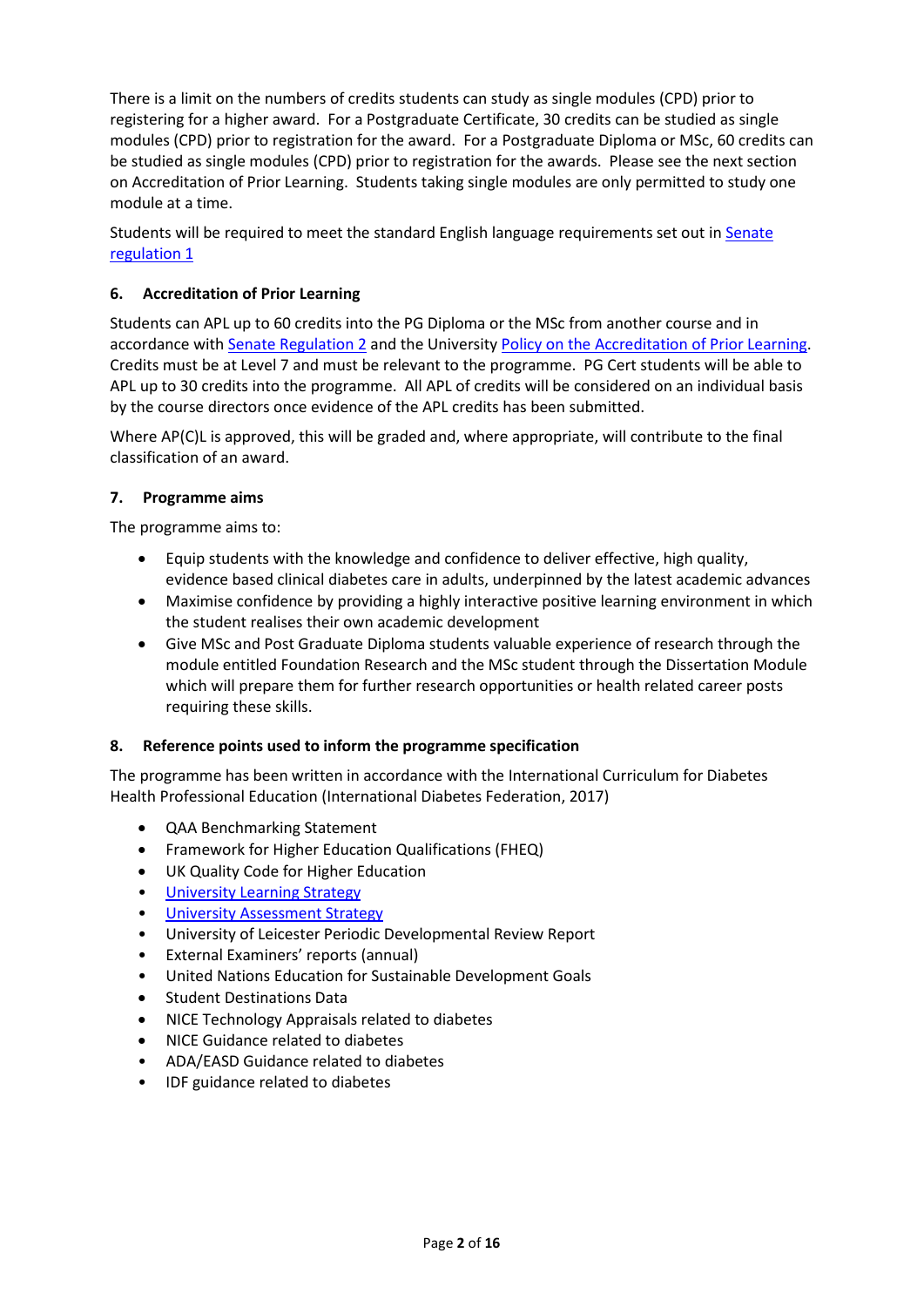## **9. Programme Outcomes**

Unless otherwise stated, programme outcomes apply to all awards specified in [1.](#page-0-0) Programme title(s).

# **Discipline specific knowledge and competencies**

i) Knowledge

| <b>Intended Learning</b><br><b>Outcomes</b>                                                                                                                                                                                                                                                                                     | <b>Teaching and Learning Methods</b>                                                                                                                                             | <b>How Demonstrated?</b>                                                                      |
|---------------------------------------------------------------------------------------------------------------------------------------------------------------------------------------------------------------------------------------------------------------------------------------------------------------------------------|----------------------------------------------------------------------------------------------------------------------------------------------------------------------------------|-----------------------------------------------------------------------------------------------|
| <b>PG Certificate</b>                                                                                                                                                                                                                                                                                                           | <b>PG Certificate</b>                                                                                                                                                            | <b>PG Certificate</b>                                                                         |
| Identify and recognise the<br>components of clinical presentation<br>and management in all aspects of<br>diabetes care. In addition to this<br>students will gain sound knowledge<br>of the theories and evidence bases<br>underpinning their chosen option<br>modules                                                          | On line Lectures and podcasts, tutorials,<br>directed reading, webinars, problem<br>solving online scenarios, discussion<br>forums, reflective journals and weekly<br>live chats | Essays/case studies, exam, discussion<br>forum and reflective journal<br>Complete assignments |
| <b>PG Diploma</b>                                                                                                                                                                                                                                                                                                               | <b>PG Diploma</b>                                                                                                                                                                | <b>PG Diploma</b>                                                                             |
| In addition to the above, graduates<br>should possess a sound knowledge<br>of the complications of diabetes,<br>and knowledge from their extra<br>option modules studied. In addition<br>to this students should possess<br>knowledge of research methods<br>and methodologies through the<br><b>Foundation Research Module</b> | As above                                                                                                                                                                         | As above                                                                                      |
| <b>Masters</b>                                                                                                                                                                                                                                                                                                                  | <b>Masters</b>                                                                                                                                                                   | <b>Masters</b>                                                                                |
| In addition to the above, students<br>should possess knowledge of<br>implementing their learning from<br>the Foundation Research Module<br>in the management of their<br>dissertation project                                                                                                                                   | In addition to the above, the dissertation<br>supervision process, tutorials and<br>independent study.                                                                           | Oral presentation of dissertation and<br>completion of written dissertation.                  |

# ii) Concepts

| <b>Intended Learning</b><br><b>Outcomes</b>                                                                                                                                                                                                                | <b>Teaching and Learning Methods</b>                                                                                                                                             | <b>How Demonstrated?</b>                                                                      |
|------------------------------------------------------------------------------------------------------------------------------------------------------------------------------------------------------------------------------------------------------------|----------------------------------------------------------------------------------------------------------------------------------------------------------------------------------|-----------------------------------------------------------------------------------------------|
| <b>PG Certificate</b>                                                                                                                                                                                                                                      | <b>PG Certificate</b>                                                                                                                                                            | <b>PG Certificate</b>                                                                         |
| Demonstrate how to interpret,<br>evaluate and apply theory of the<br>concepts of various areas of<br>diabetes care to clinical practice,<br>including, basic clinical<br>presentation and management,<br>new and advanced therapies,<br>insulin management | On line lectures and podcasts, tutorials,<br>directed reading, webinars, problem<br>solving online scenarios, discussion<br>forums, reflective journals and weekly<br>live chats | Essays/case studies, discussion forum<br>and reflective journal, exam<br>Complete assignments |
| <b>PG Diploma</b>                                                                                                                                                                                                                                          | <b>PG Diploma</b>                                                                                                                                                                | <b>PG Diploma</b>                                                                             |
| In addition to the above, students<br>should be able to explain and<br>critique core methods relating to<br>the presentation and management<br>of diabetes complications, to their<br>chosen option modules with<br>underpinning research concepts         | On line Lectures and podcasts, tutorials,<br>directed reading, webinars, problem<br>solving online scenarios, discussion<br>forums, reflective journals and weekly<br>live chats | As above                                                                                      |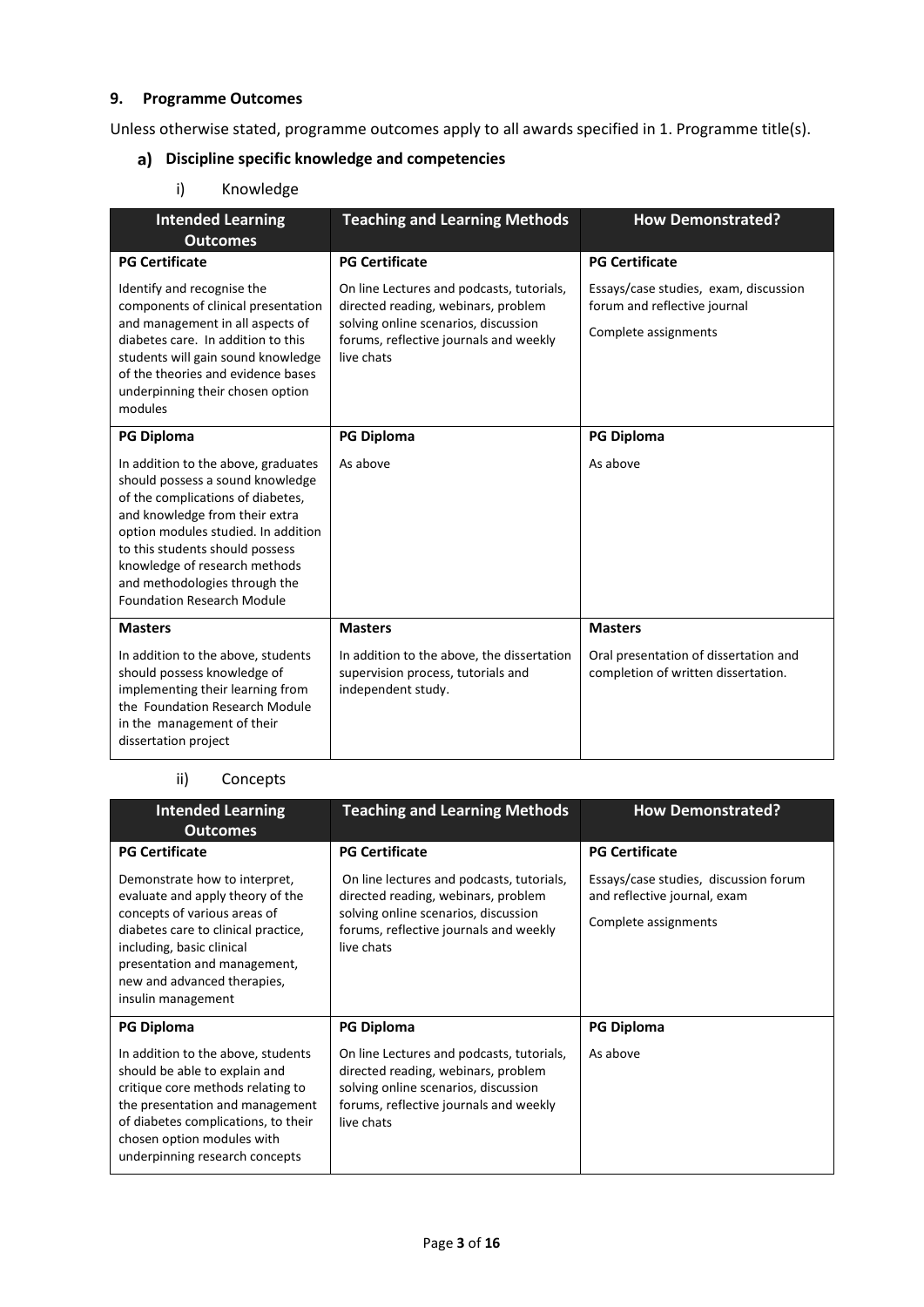| <b>Intended Learning</b><br><b>Outcomes</b>                                                                                                                                     | <b>Teaching and Learning Methods</b>                                                                                     | <b>How Demonstrated?</b>                                                                                                   |
|---------------------------------------------------------------------------------------------------------------------------------------------------------------------------------|--------------------------------------------------------------------------------------------------------------------------|----------------------------------------------------------------------------------------------------------------------------|
| <b>Masters</b><br>In addition to the above, graduates<br>should be able to explain and<br>critique the application of research<br>methods concepts to a dissertation<br>project | <b>Masters</b><br>In addition to the above, the dissertation<br>supervision process, tutorials and<br>independent study. | <b>Masters</b><br>In addition to the above, oral<br>presentation of dissertation and<br>completion of written dissertation |

# iii) Techniques

| <b>Intended Learning</b><br><b>Outcomes</b>                                                                                                                                                                                                                                                                 | <b>Teaching and Learning Methods</b>                                                                                                                                             | <b>How Demonstrated?</b>                                                                                 |
|-------------------------------------------------------------------------------------------------------------------------------------------------------------------------------------------------------------------------------------------------------------------------------------------------------------|----------------------------------------------------------------------------------------------------------------------------------------------------------------------------------|----------------------------------------------------------------------------------------------------------|
| <b>PG Certificate</b>                                                                                                                                                                                                                                                                                       | <b>PG Certificate</b>                                                                                                                                                            | <b>PG Certificate</b>                                                                                    |
| Demonstrate clinical expertise and<br>identify personal competencies<br>needed in clinical practice for<br>various aspects of diabetes care,<br>being able to identify appropriate<br>treatment and management<br>regimens with the ability to justify<br>choice of chosen clinical<br>management decisions | On line lectures and podcasts, tutorials,<br>directed reading, webinars, problem<br>solving online scenarios, discussion<br>forums, reflective journals and weekly<br>live chats | Essays/case studies, exam, discussion<br>forum and reflective journal<br>Complete assignments            |
| <b>PG</b> Diploma                                                                                                                                                                                                                                                                                           | <b>PG</b> Diploma                                                                                                                                                                | <b>PG</b> Diploma                                                                                        |
| As above in additional speciality<br>areas of diabetes                                                                                                                                                                                                                                                      | On line lectures and podcasts, tutorials,<br>directed reading, webinars, problem<br>solving online scenarios, discussion<br>forums, reflective journals and weekly<br>live chats | As above                                                                                                 |
| <b>Masters</b>                                                                                                                                                                                                                                                                                              | <b>Masters</b>                                                                                                                                                                   | <b>Masters</b>                                                                                           |
| In addition to the above, students<br>should apply chosen research<br>methods/techniques to a<br>dissertation project                                                                                                                                                                                       | In addition to the above, the dissertation<br>supervision process, tutorials and<br>independent study.                                                                           | In addition to the above;<br>Oral presentation of dissertation and<br>completion of written dissertation |

# iv) Critical analysis

| <b>Intended Learning</b>                                                                                                                        | <b>Teaching and Learning Methods</b>                                                                                                                                              | <b>How Demonstrated?</b>                                                                                 |
|-------------------------------------------------------------------------------------------------------------------------------------------------|-----------------------------------------------------------------------------------------------------------------------------------------------------------------------------------|----------------------------------------------------------------------------------------------------------|
| <b>Outcomes</b>                                                                                                                                 |                                                                                                                                                                                   |                                                                                                          |
| <b>PG Certificate</b>                                                                                                                           | <b>PG Certificate</b>                                                                                                                                                             | <b>PG Certificate</b>                                                                                    |
| Critically review, debate and<br>discuss literature on the<br>management of diabetes care                                                       | On line lectures and podcasts, tutorials,<br>directed reading, webinars, problem<br>solving online scenarios, discussion<br>forums, reflective journals and weekly<br>live chats. | Essays/case studies, exam, discussion<br>forum and reflective journal<br>Complete assignments            |
| <b>PG Diploma</b>                                                                                                                               | <b>PG Diploma</b>                                                                                                                                                                 | <b>PG Diploma</b>                                                                                        |
| As above in additional specialist<br>subjects related to diabetes                                                                               | As above                                                                                                                                                                          | As above                                                                                                 |
| <b>Masters</b>                                                                                                                                  | <b>Masters</b>                                                                                                                                                                    | <b>Masters</b>                                                                                           |
| In addition to the above, be able to<br>analyse, interpret and critically<br>appraise dissertation data/findings<br>and discuss recommendations | In addition to the above, the dissertation<br>supervision process, tutorials and<br>independent research                                                                          | In addition to the above;<br>Oral presentation of dissertation and<br>completion of written dissertation |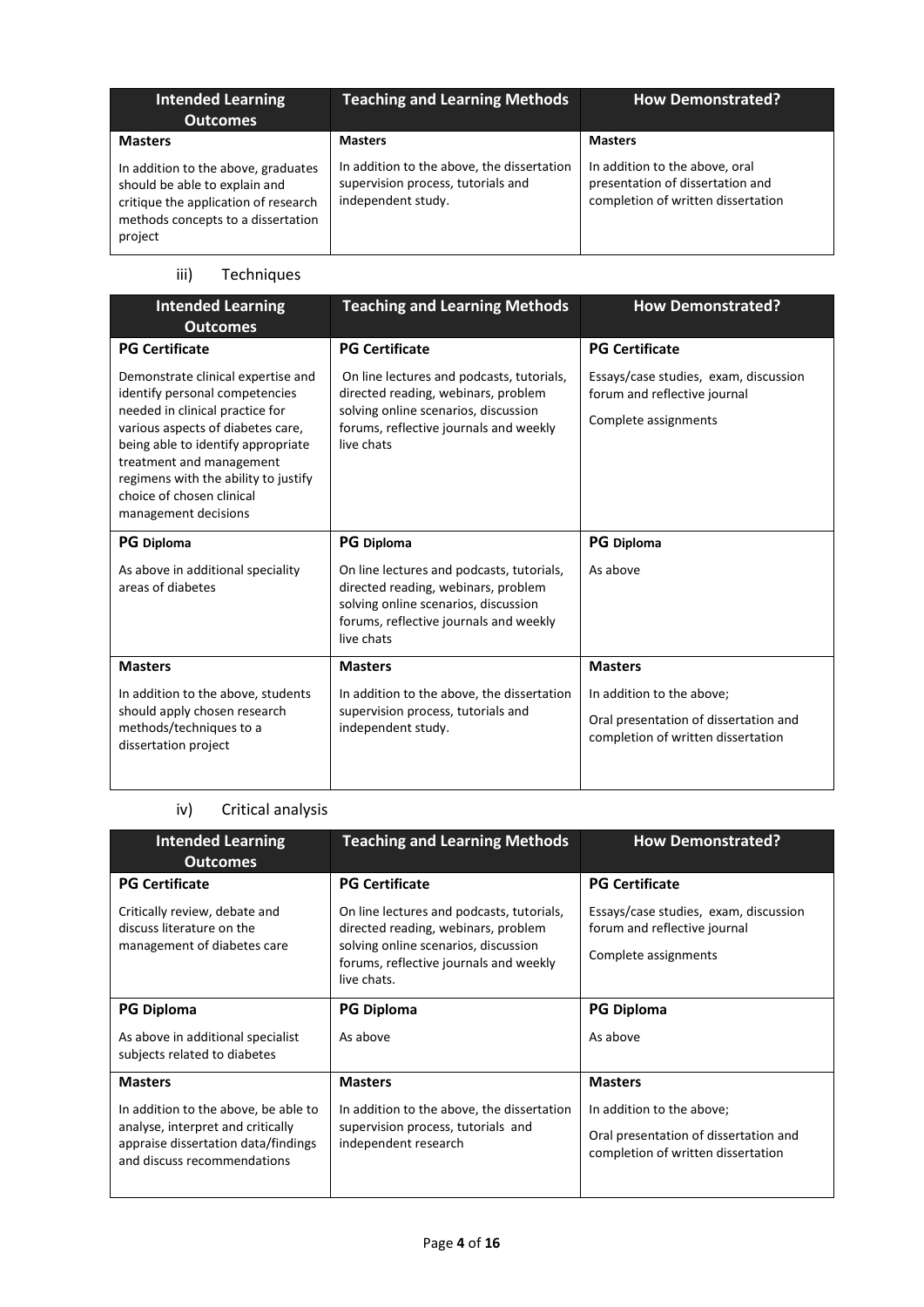## v) Presentation

| <b>Intended Learning</b><br><b>Outcomes</b>                                                                                                                 | <b>Teaching and Learning Methods</b>                                                                                                                                                         | <b>How Demonstrated?</b>                                                                      |
|-------------------------------------------------------------------------------------------------------------------------------------------------------------|----------------------------------------------------------------------------------------------------------------------------------------------------------------------------------------------|-----------------------------------------------------------------------------------------------|
| <b>PG Certificate</b>                                                                                                                                       | <b>PG Certificate</b>                                                                                                                                                                        | <b>PG Certificate</b>                                                                         |
| Ability to present orally in writing<br>individual and group work,<br>specifically case study discussions,<br>critical appraisal of published<br>literature | On line lectures and podcasts, tutorials,<br>directed reading, webinars, problem<br>solving online scenarios, discussion<br>forums, reflective journals and weekly<br>live chats             | Essays/case studies, exam, discussion<br>forum and reflective journal<br>Complete assignments |
| <b>PG Diploma</b>                                                                                                                                           | <b>PG Diploma</b>                                                                                                                                                                            | <b>PG Diploma</b>                                                                             |
| As above                                                                                                                                                    | As above                                                                                                                                                                                     | As above                                                                                      |
| <b>Masters</b>                                                                                                                                              | <b>Masters</b>                                                                                                                                                                               | <b>Masters</b>                                                                                |
| In addition to the above, present<br>orally a dissertation proposal and<br>written presentation of dissertation<br>project                                  | In addition to the above, present orally a<br>dissertation proposal and progress and<br>receive feedback; and the dissertation<br>supervision process, tutorials and<br>independent research | Oral presentation of dissertation and<br>completion of written dissertation                   |

## vi) Appraisal of evidence

| <b>Intended Learning</b><br><b>Outcomes</b>                                                                                                                                                                               | <b>Teaching and Learning Methods</b>                                                                                                                                             | <b>How Demonstrated?</b>                                                                                 |
|---------------------------------------------------------------------------------------------------------------------------------------------------------------------------------------------------------------------------|----------------------------------------------------------------------------------------------------------------------------------------------------------------------------------|----------------------------------------------------------------------------------------------------------|
| <b>PG Certificate</b>                                                                                                                                                                                                     | <b>PG Certificate</b>                                                                                                                                                            | <b>PG Certificate</b>                                                                                    |
| Demonstrate the ability to critically<br>appraise published research<br>literature in relation to clinical<br>areas of diabetes and examine<br>outcomes of this published<br>evidence in relation to clinical<br>practice | On line lectures and podcasts, tutorials,<br>directed reading, webinars, problem<br>solving online scenarios, discussion<br>forums, reflective journals and weekly<br>live chats | Essays/case studies, exam, discussion<br>forum and reflective journal<br>Complete assignments            |
| <b>PG Diploma</b>                                                                                                                                                                                                         | <b>PG Diploma</b>                                                                                                                                                                | <b>PG Diploma</b>                                                                                        |
| As above, in additional specialist<br>subjects related to diabetes                                                                                                                                                        | As above                                                                                                                                                                         | As above                                                                                                 |
| <b>Masters</b>                                                                                                                                                                                                            | <b>Masters</b>                                                                                                                                                                   | <b>Masters</b>                                                                                           |
| In addition to the above;<br>demonstrate an independent level<br>of inquiry at an advanced level                                                                                                                          | In addition to the above, the dissertation<br>process and independent research                                                                                                   | In addition to the above, oral<br>presentation of dissertation and<br>completion of written dissertation |

# **b)** Transferable skills

# i) Research skills

| <b>Intended Learning</b><br><b>Outcomes</b>                                               | <b>Teaching and Learning Methods</b>                                                                                                                                                                                                                                                               | <b>How Demonstrated?</b>                                                                      |
|-------------------------------------------------------------------------------------------|----------------------------------------------------------------------------------------------------------------------------------------------------------------------------------------------------------------------------------------------------------------------------------------------------|-----------------------------------------------------------------------------------------------|
|                                                                                           |                                                                                                                                                                                                                                                                                                    |                                                                                               |
| <b>PG Certificate</b>                                                                     | <b>PG Certificate</b>                                                                                                                                                                                                                                                                              | <b>PG Certificate</b>                                                                         |
| Locate, organise and critically<br>appraise evidence, interpret and<br>report on findings | This is progressively developed through<br>modes of assessment and formative<br>work including the completion of the<br>Distance Learning Introduction Module,<br>which includes study skills, signposting,<br>on line lectures, group online<br>discussions, study groups and directed<br>reading | Essays/case studies, exam, discussion<br>forum and reflective journal<br>Complete assignments |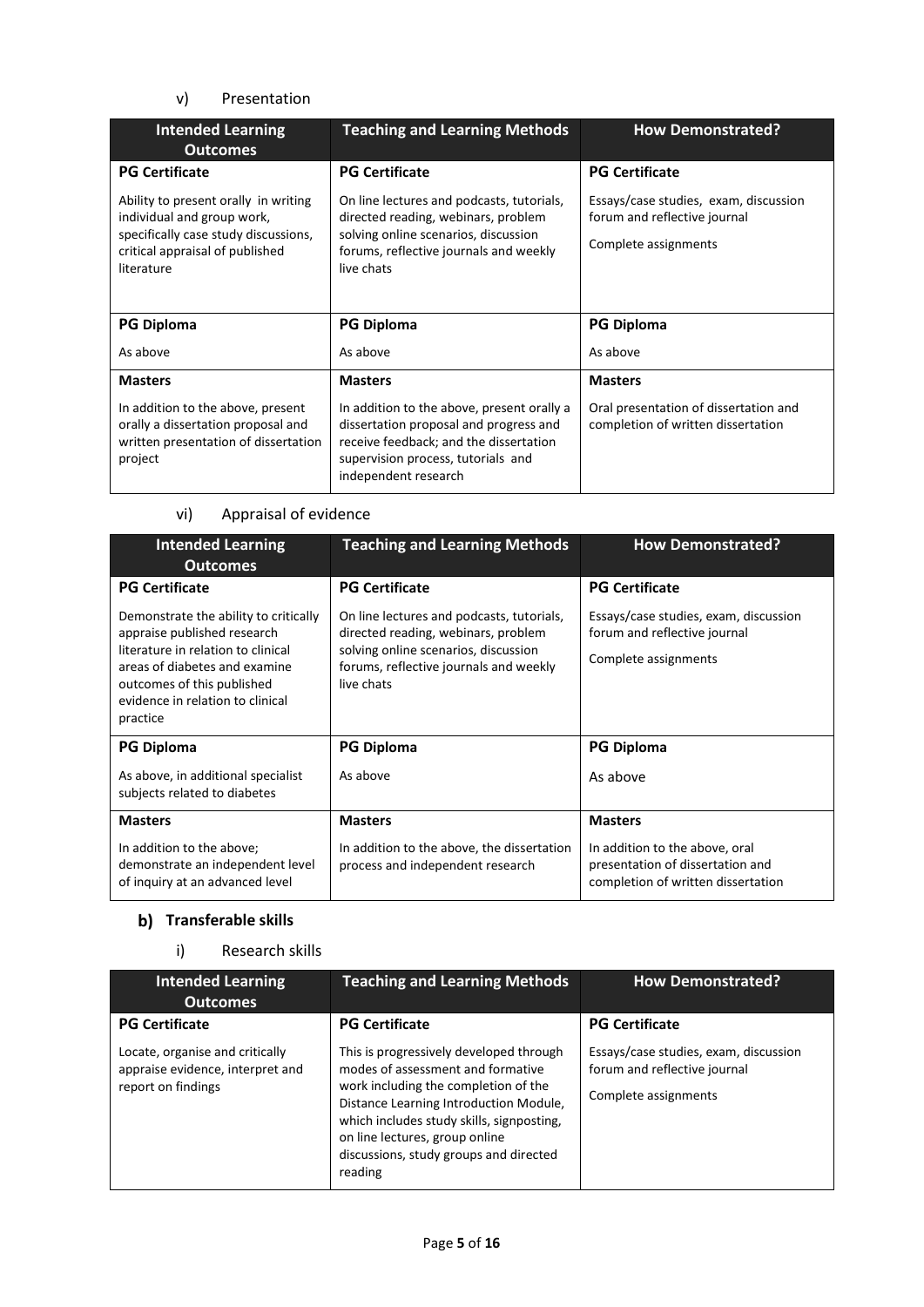| <b>Intended Learning</b><br><b>Outcomes</b>                                                                                                                                                                                                                                                                                                                                                                                                                                                                    | <b>Teaching and Learning Methods</b>                                                                      | <b>How Demonstrated?</b>                                                    |
|----------------------------------------------------------------------------------------------------------------------------------------------------------------------------------------------------------------------------------------------------------------------------------------------------------------------------------------------------------------------------------------------------------------------------------------------------------------------------------------------------------------|-----------------------------------------------------------------------------------------------------------|-----------------------------------------------------------------------------|
| <b>PG Diploma</b>                                                                                                                                                                                                                                                                                                                                                                                                                                                                                              | <b>PG Diploma</b>                                                                                         | <b>PG Diploma</b>                                                           |
| As above plus formulate a focused<br>research question around a clinical<br>topic, and apply knowledge of<br>research design to develop a brief<br>project proposal. Undertake an in-<br>depth critical appraisal of a<br>research paper.                                                                                                                                                                                                                                                                      | As above                                                                                                  | As above                                                                    |
| <b>Masters</b>                                                                                                                                                                                                                                                                                                                                                                                                                                                                                                 | <b>Masters</b>                                                                                            | <b>Masters</b>                                                              |
| In addition to the above, to<br>construct dissertation project<br>based on a focused research<br>question; undertake significant<br>background research and a focused<br>literature review; collect and<br>analyse data which is relevant to<br>research question; interpret and<br>report on findings; critically<br>appraise findings in relation to<br>existing literature, and make<br>recommendations for practice and<br>further research; and construct a<br>critical argument at an advanced<br>level. | In addition to the above, the dissertation<br>supervision process, tutorials and<br>independent research. | Oral presentation of dissertation and<br>completion of written dissertation |

#### ii) Communication skills

| <b>Intended Learning</b><br><b>Outcomes</b>                                                                                                                                                                                                      | <b>Teaching and Learning Methods</b>                                                             | <b>How Demonstrated?</b>                                                                                 |
|--------------------------------------------------------------------------------------------------------------------------------------------------------------------------------------------------------------------------------------------------|--------------------------------------------------------------------------------------------------|----------------------------------------------------------------------------------------------------------|
| <b>PG Certificate</b>                                                                                                                                                                                                                            | <b>PG Certificate</b>                                                                            | <b>PG Certificate</b>                                                                                    |
| Demonstrate effective essay<br>writing, and effective<br>communications with fellow<br>students and tutors. Identify<br>effective communication skills<br>needed in clinical practice                                                            | Participation in webinars, on line group<br>discussion forums and weekly live chats              | Essays/case studies, exam, discussion<br>forum and reflective journal<br>Complete assignments            |
| <b>PG Diploma</b>                                                                                                                                                                                                                                | <b>PG Diploma</b>                                                                                | <b>PG Diploma</b>                                                                                        |
| In addition to the above, critically<br>discuss and present arguments<br>showing a sound level of analysis;<br>communicate ideas effectively<br>(both orally and in writing) using<br>the appropriate academic<br>convention for the discipline. | As above                                                                                         | As above                                                                                                 |
| <b>Masters</b>                                                                                                                                                                                                                                   | <b>Masters</b>                                                                                   | <b>Masters</b>                                                                                           |
| In addition to the above, construct<br>a dissertation that is logically<br>structured and written with clarity<br>and precision                                                                                                                  | In addition to the above, the dissertation<br>supervision process and on line group<br>tutorials | In addition to the above, oral<br>presentation of dissertation and<br>completion of written dissertation |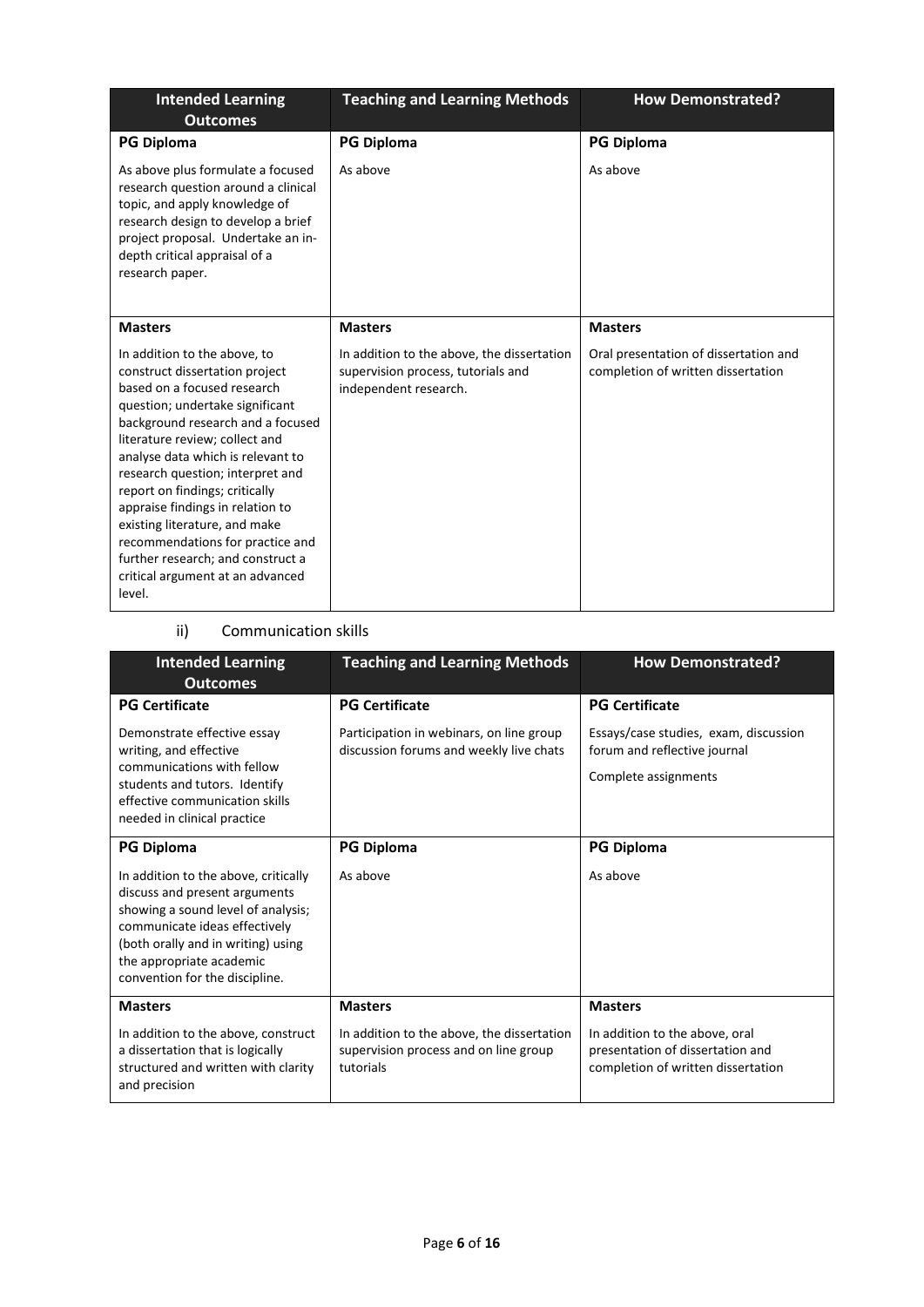## iii) Data presentation

| <b>Intended Learning</b><br><b>Outcomes</b>                                                                                                                     | <b>Teaching and Learning Methods</b>                                                                                                                                             | <b>How Demonstrated?</b>                                                                                 |
|-----------------------------------------------------------------------------------------------------------------------------------------------------------------|----------------------------------------------------------------------------------------------------------------------------------------------------------------------------------|----------------------------------------------------------------------------------------------------------|
| <b>PG Certificate</b>                                                                                                                                           | <b>PG Certificate</b>                                                                                                                                                            | <b>PG Certificate</b>                                                                                    |
| Interpret and present basic clinical<br>data and identify the strengths and<br>weaknesses of research papers and<br>evidence                                    | On line lectures and podcasts, tutorials,<br>directed reading, webinars, problem<br>solving online scenarios, discussion<br>forums, reflective journals and weekly<br>live chats | Essays/case studies, exam, discussion<br>forum and reflective journal<br>Complete assignments            |
| <b>PG Diploma</b>                                                                                                                                               | <b>PG Diploma</b>                                                                                                                                                                | <b>PG Diploma</b>                                                                                        |
| As above with application to clinical<br>practice                                                                                                               | As above                                                                                                                                                                         | As above                                                                                                 |
| <b>Masters</b>                                                                                                                                                  | <b>Masters</b>                                                                                                                                                                   | <b>Masters</b>                                                                                           |
| In addition to the above, interpret<br>and present data/research<br>(extended literature review,<br>methods, findings, conclusion)/<br>clearly and effectively. | In addition to the above, independent<br>research and the dissertation<br>supervision process                                                                                    | In addition to the above, oral<br>presentation of dissertation and<br>completion of written dissertation |

# iv) Information technology

| <b>Intended Learning</b><br><b>Outcomes</b>                                                                                                                                                        | <b>Teaching and Learning Methods</b>                                                                                                                                             | <b>How Demonstrated?</b>                                                                                 |  |
|----------------------------------------------------------------------------------------------------------------------------------------------------------------------------------------------------|----------------------------------------------------------------------------------------------------------------------------------------------------------------------------------|----------------------------------------------------------------------------------------------------------|--|
| <b>PG Certificate</b>                                                                                                                                                                              | <b>PG Certificate</b>                                                                                                                                                            | <b>PG Certificate</b>                                                                                    |  |
| Demonstrate effective skills in IT<br>using basic office packages such as<br>word and powerpoint. Present<br>assignments in line with the course<br>requirements using appropriate IT<br>resources | On line lectures and podcasts, tutorials,<br>directed reading, webinars, problem<br>solving online scenarios, discussion<br>forums, reflective journals and weekly<br>live chats | Essays/case studies, exam, discussion<br>forum and reflective journal<br>Complete assignments            |  |
| <b>PG</b> Diploma                                                                                                                                                                                  | <b>PG</b> Diploma                                                                                                                                                                | <b>PG</b> Diploma                                                                                        |  |
| As above                                                                                                                                                                                           | As above                                                                                                                                                                         | As above                                                                                                 |  |
| <b>Masters</b>                                                                                                                                                                                     | <b>Masters</b>                                                                                                                                                                   | <b>Masters</b>                                                                                           |  |
| In addition to the above, use<br>appropriate IT programmes and<br>software to organise, analyse and<br>present data, and to<br>produce/present written<br>dissertation (long document).            | In addition to the above, the dissertation<br>supervision process, and experience of<br>conducting research and writing the<br>dissertation.                                     | In addition to the above, oral<br>presentation of dissertation and<br>completion of written dissertation |  |

#### v) Problem solving

| <b>Intended Learning</b><br><b>Outcomes</b>                                                                                                                                                                                         | <b>Teaching and Learning Methods</b>                                                                  | <b>How Demonstrated?</b>                                                                                               |
|-------------------------------------------------------------------------------------------------------------------------------------------------------------------------------------------------------------------------------------|-------------------------------------------------------------------------------------------------------|------------------------------------------------------------------------------------------------------------------------|
| <b>PG Certificate</b><br>Recognise a clinical problem within<br>a case study scenario and use<br>problem solving skills to consider<br>the published evidence and justify<br>the appropriate course of<br>treatment for the patient | <b>PG Certificate</b><br>Case study presentations and analysis,<br>group discussion, directed reading | <b>PG Certificate</b><br>Essays/case studies, exam, discussion<br>forum and reflective journal<br>Complete assignments |
| <b>PG Diploma</b><br>As above                                                                                                                                                                                                       | <b>PG Diploma</b><br>As above                                                                         | <b>PG Diploma</b><br>As above                                                                                          |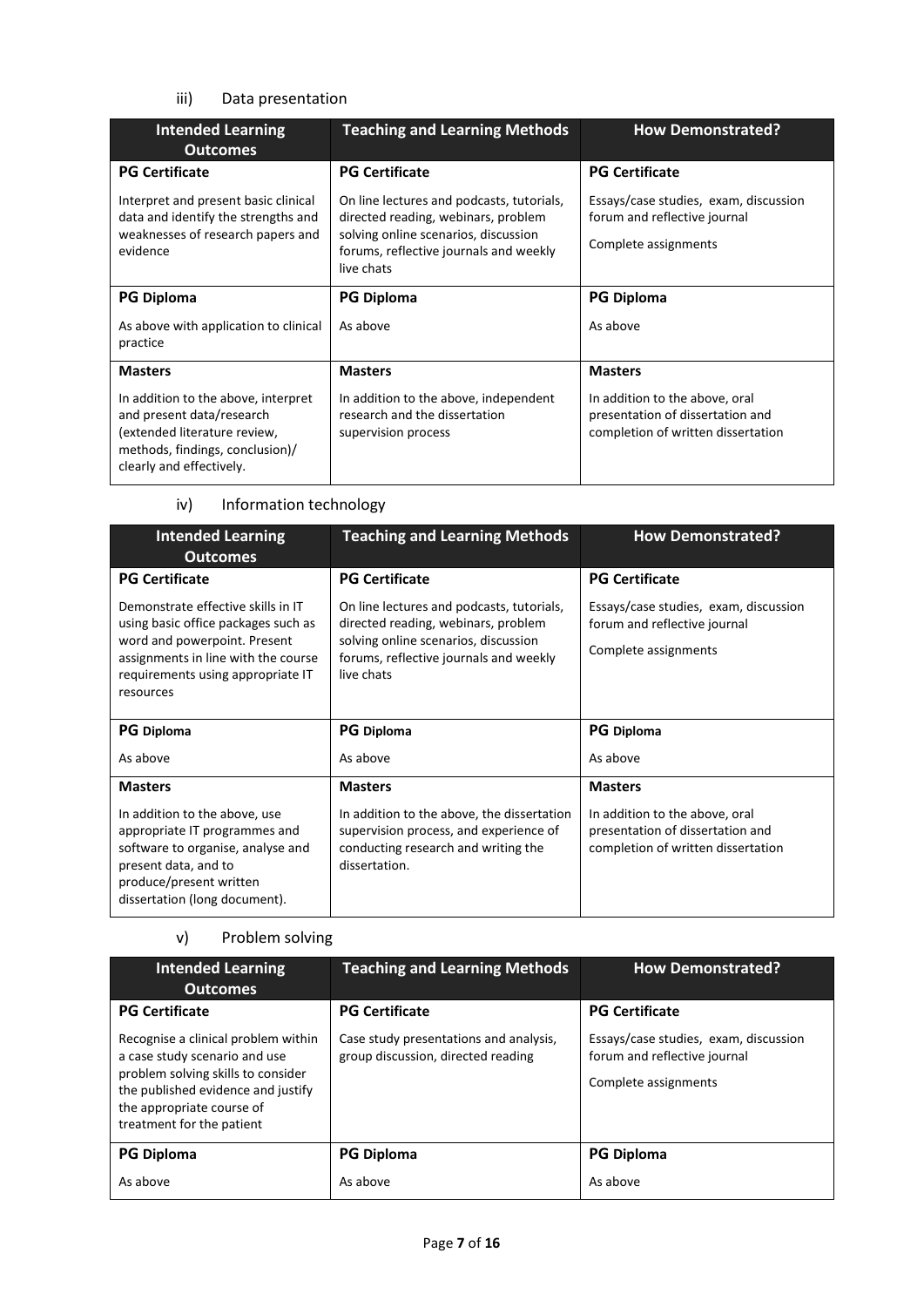| <b>Intended Learning</b><br><b>Outcomes</b> | <b>Teaching and Learning Methods</b>                                                                                                                                                  | <b>How Demonstrated?</b>                                                                                 |
|---------------------------------------------|---------------------------------------------------------------------------------------------------------------------------------------------------------------------------------------|----------------------------------------------------------------------------------------------------------|
| <b>Masters</b>                              | <b>Masters</b>                                                                                                                                                                        | <b>Masters</b>                                                                                           |
| As above                                    | In addition to the above, the dissertation<br>supervision process; experience of<br>conducting independent dissertation<br>project/writing the dissertation and<br>receiving feedback | In addition to the above, oral<br>presentation of dissertation and<br>completion of written dissertation |

# vi) Working relationships

| <b>Intended Learning Outcomes</b>                                                                                                                                                  | <b>Teaching and Learning</b><br><b>Methods</b>                                     | <b>How Demonstrated?</b>                                                                                 |
|------------------------------------------------------------------------------------------------------------------------------------------------------------------------------------|------------------------------------------------------------------------------------|----------------------------------------------------------------------------------------------------------|
| <b>PG Certificate</b>                                                                                                                                                              | <b>PG Certificate</b>                                                              | <b>PG Certificate</b>                                                                                    |
| Demonstrate effective communication<br>and ability to work effectively in<br>groups/teams to problem solve and<br>critically appraise evidence and<br>treatment management options | Webinars, tutorials, discussion<br>boards and problem solving<br>discussion groups | Essays/case studies, exam, discussion<br>forum and reflective journal<br>Complete assignments            |
| <b>PG Diploma</b>                                                                                                                                                                  | <b>PG Diploma</b>                                                                  | <b>PG Diploma</b>                                                                                        |
| As above                                                                                                                                                                           | As above                                                                           | As above                                                                                                 |
| <b>Masters</b>                                                                                                                                                                     | <b>Masters</b>                                                                     | <b>Masters</b>                                                                                           |
| As above                                                                                                                                                                           | In addition to the above, the<br>dissertation supervision process.                 | In addition to the above, oral<br>presentation of dissertation and<br>completion of written dissertation |

# vii) Managing learning

| <b>Intended Learning</b><br><b>Outcomes</b>                                                                                                                                                                | <b>Teaching and Learning Methods</b>                                                                                                                                                 | <b>How Demonstrated?</b>                                                                      |
|------------------------------------------------------------------------------------------------------------------------------------------------------------------------------------------------------------|--------------------------------------------------------------------------------------------------------------------------------------------------------------------------------------|-----------------------------------------------------------------------------------------------|
| <b>PG Certificate</b>                                                                                                                                                                                      | <b>PG Certificate</b>                                                                                                                                                                | <b>PG Certificate</b>                                                                         |
| Reflect, appraise and evaluate own<br>learning, showing the ability to<br>identify areas of academic and<br>clinical practice that require<br>increased acquisition of skills                              | On line lectures and podcasts, tutorials,<br>directed reading, webinars and problem<br>solving online scenarios, discussion<br>forums, reflective journals and weekly<br>live chats. | Essays/case studies, exam, discussion<br>forum and reflective journal<br>Complete assignments |
| <b>PG Diploma</b>                                                                                                                                                                                          | <b>PG Diploma</b>                                                                                                                                                                    | <b>PG Diploma</b>                                                                             |
| As above                                                                                                                                                                                                   | As above                                                                                                                                                                             | As above                                                                                      |
| <b>Masters</b>                                                                                                                                                                                             | <b>Masters</b>                                                                                                                                                                       | <b>Masters</b>                                                                                |
| In addition to the above, construct<br>a credible dissertation project;<br>drawing up a realistic project<br>timetable; carrying out<br>independent research; and<br>reflecting on and writing up results. | In addition to the above, the dissertation<br>supervision process and experience of<br>writing the dissertation.                                                                     | Data preparation in dissertation and<br>dissertation write up<br>Dissertation presentation    |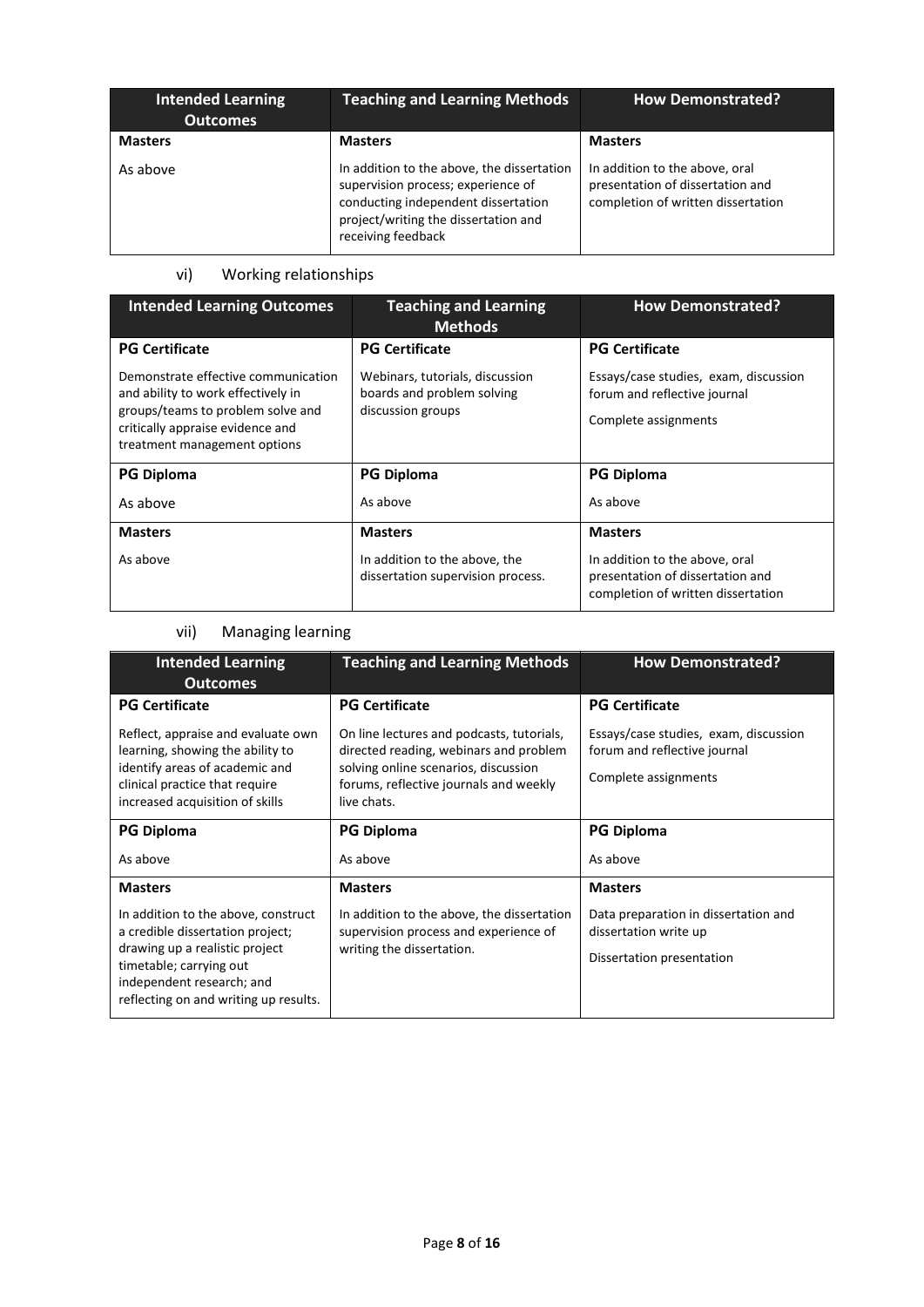#### viii) Career management

| <b>Intended Learning</b><br><b>Outcomes</b>                                                                                                                                                                             | <b>Teaching and Learning Methods</b>                                                                                                          | <b>How Demonstrated?</b>                                                                                                                                     |  |
|-------------------------------------------------------------------------------------------------------------------------------------------------------------------------------------------------------------------------|-----------------------------------------------------------------------------------------------------------------------------------------------|--------------------------------------------------------------------------------------------------------------------------------------------------------------|--|
| <b>PG Certificate</b>                                                                                                                                                                                                   | <b>PG Certificate</b>                                                                                                                         | <b>PG Certificate</b>                                                                                                                                        |  |
| Identify and appraise career<br>progression options through<br>updating knowledge on current<br>vacancies within the area of<br>diabetes, and networking with<br>other students, course staff and<br>invited lecturers. | On line tutorials                                                                                                                             | Postgraduate PDP, effective CV                                                                                                                               |  |
| <b>PG Diploma</b>                                                                                                                                                                                                       | <b>PG Diploma</b>                                                                                                                             | <b>PG Diploma</b>                                                                                                                                            |  |
| As above                                                                                                                                                                                                                | As above                                                                                                                                      | As above                                                                                                                                                     |  |
| <b>Masters</b>                                                                                                                                                                                                          | <b>Masters</b>                                                                                                                                | <b>Masters</b>                                                                                                                                               |  |
| In addition to the above, undertake<br>a dissertation project related to<br>student's work<br>experience/practice. Potential<br>publication and dissemination of<br>findings where appropriate                          | In addition to the above, dissertation<br>supervision process. Experience of<br>conducting a dissertation project and<br>writing dissertation | In addition to the above, complete<br>dissertation<br>Sharing results with colleagues. Potential<br>publication and/or presentation<br>(conference/seminar). |  |

#### **10. Special features**

The Diabetes Programme of study is hosted by the Leicester Diabetes Centre, which now forms one of the largest facilities in Europe for conducting first class clinical research and teaching in diabetes. In 2018 the International Diabetes Federation (IDF) awarded LDC the titles of 'IDF Centre of Education' and 'IDF Centre of Excellence in Diabetes Care'.

We have a proven track record in delivering campus based and distance learning post graduate courses which equip students with knowledge and confidence in diabetes management and transferable academic skills. We have experience in evaluating these modules on a regular basis and developing the programme to meet learners' needs and expectations.

This Distance Learning programme is run by the experienced and high profile academic staff from the Leicester Diabetes Centre which is based at the heart of NHS clinical services.The specialist staff and researchers within the LDC are both nationally and internationally recognised and have involvement in developing national and international guidelines for diabetes.

#### **11. Indicators of programme quality**

- The programme will be subject to standard University of Leicester procedures for quality assessment, including Annual Programme Review, liaison with College Education Committee and the programme will report to the department's Taught Post Graduate Programmes Committee (TPPC).
- An External Examiner will be appointed according to [Senate regulations 7.](http://www.le.ac.uk/senate-regulations)
- There will be systematic, regular evaluation by students registered with the programme, including end of module evaluation.
- The programme has a student staff committee and the elected student representative will be invited to contribute to the board of studies meeting (for unreserved business only).
- The programme's teaching staff will engage with University procedures for peer observation of teaching.
- Periodic Development Review

The DL course consistently receives excellent feedback from External Examiner. In particular the programme is commended for the quality of the course materials, student feedback and application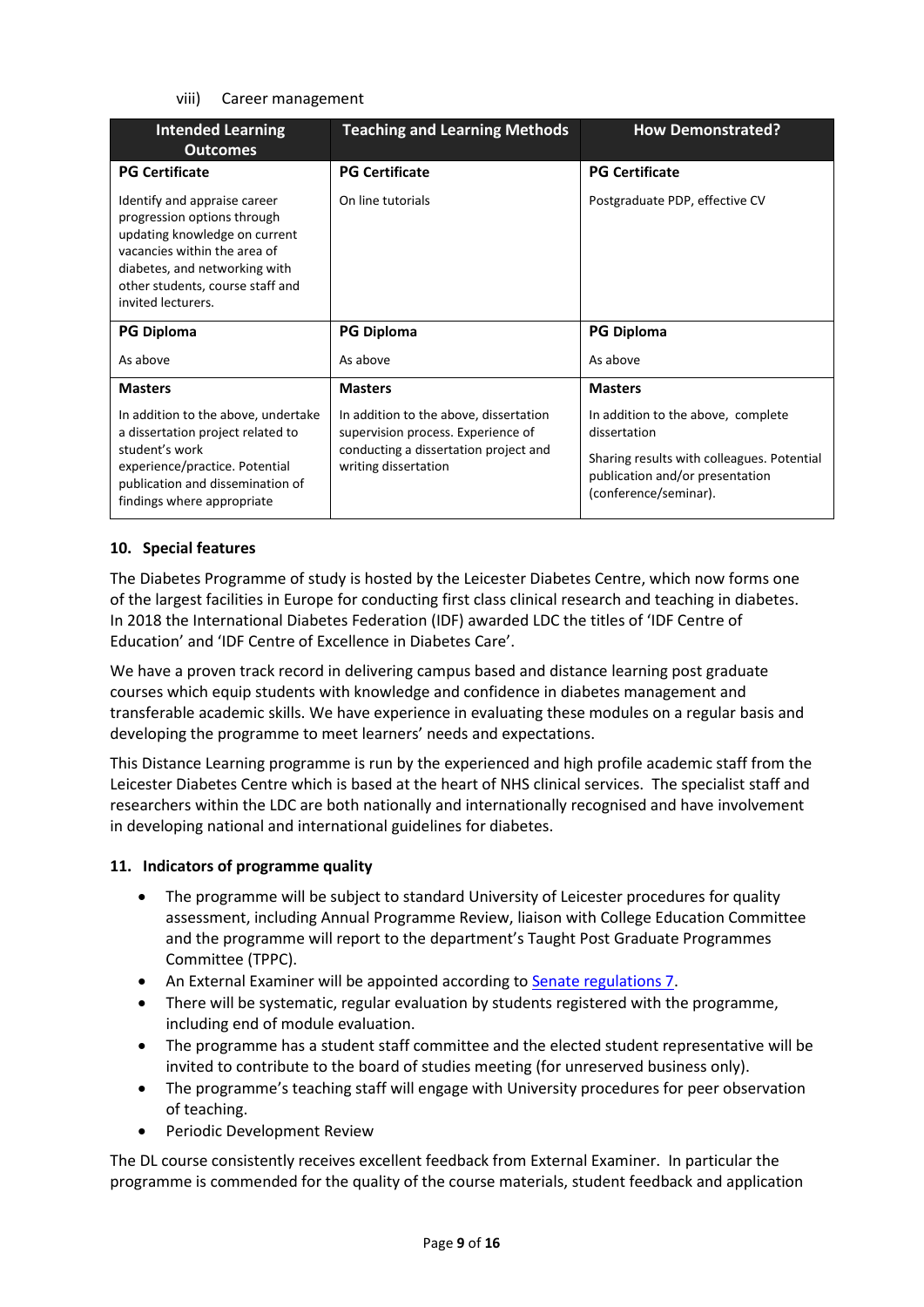to clinical practice. The programme has strong student support systems and the course team encourage the students to build active distance learning communities for peer support.

## **12. Criteria for award and classification**

This programme follows the standard scheme of taught postgraduate award and classification set out i[n Senate Regulations](http://www.le.ac.uk/senate-regulations) – see the version of *Senate Regulation 6 governing taught postgraduate programmes of study* relevant to year of entry.

#### **13. Progression points**

As defined i[n Senate Regulations](http://www.le.ac.uk/senate-regulation6) - refer to the version of *Senate Regulation 6 governing taught postgraduate programmes of study* relevant to year of entry.

A pre-requisite of module MD7523 (Diabetes Complications) is a pass in the first module MD7520 (Glycaemic management). For students whose study pathway includes MD7523, a board of examiners will be called to progress students to MD7523 following the results of MD7520.

In cases where a student has failed to meet a requirement to progress he or she will be required to withdraw from the course and a recommendation will be made to the Board of Examiners for an intermediate/exit award where appropriate.

#### **14. Rules relating to re-sits or re-submissions**

As defined i[n Senate Regulations](http://www.le.ac.uk/senate-regulation6) - refer to the version of *Senate Regulation 6 governing taught postgraduate programmes of study* relevant to year of entry.

#### **15. External Examiners reports**

The details of the External Examiner(s) for this programme and the most recent External Examiners' reports for this programme can be found at [exampapers@Leicester](https://exampapers.le.ac.uk/) [log-in required]

#### **16. Additional features**

Programme intakes are October and April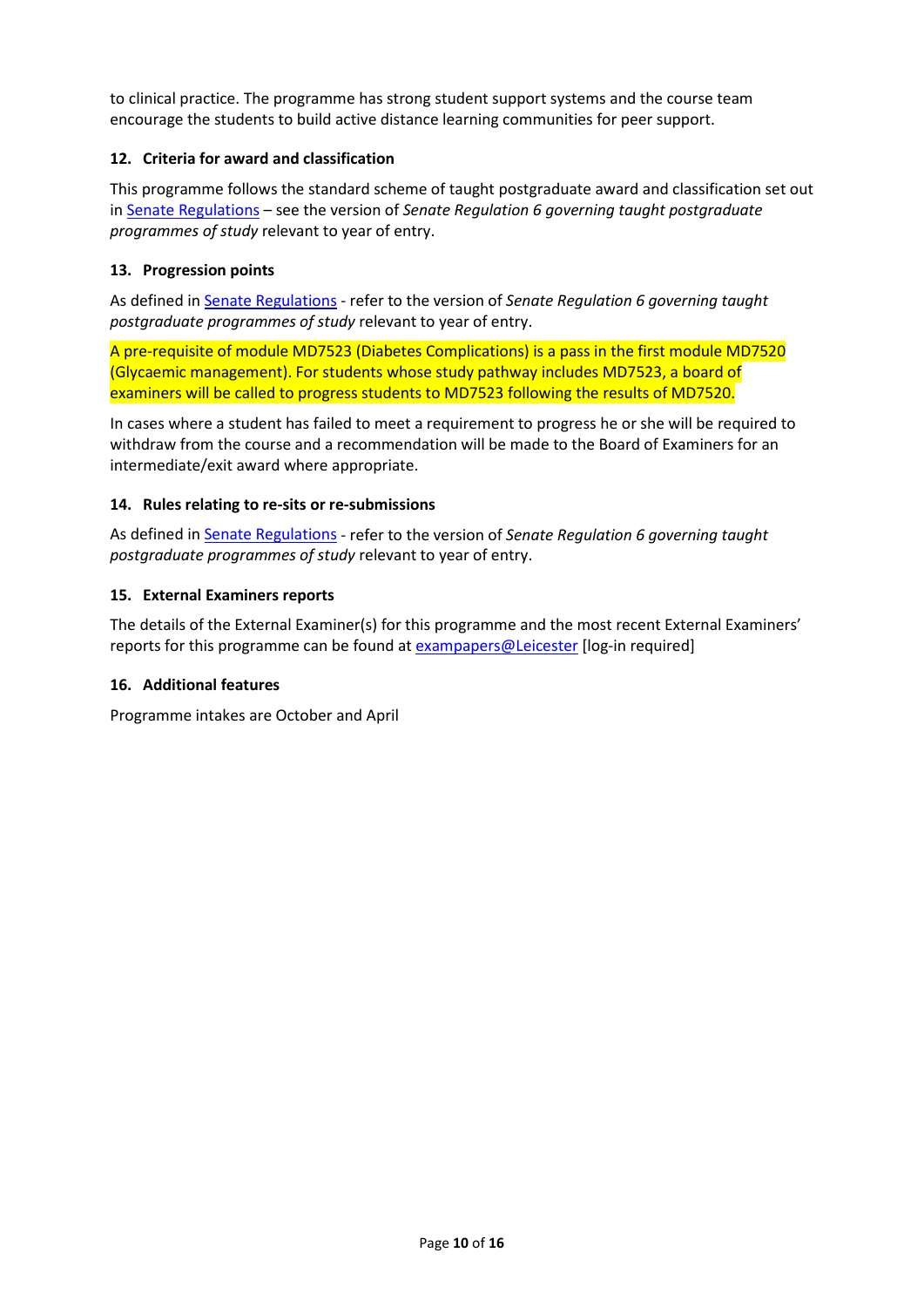

# **Programme Specification (Postgraduate) FOR ENTRY YEAR:** Choose an item.

**Date created:** Click or tap here to enter text. **Last amended:** Click or tap to enter a date. **Version no.** Choose an item.

## **Appendix 1: Programme structure (programme regulations)**

The University regularly reviews its programmes and modules to ensure that they reflect the current status of the discipline and offer the best learning experience to students. On occasion, it may be necessary to alter particular aspects of a course or module.

## Post Graduate Certificate

#### **Credit breakdown**

| <b>Status</b>        | 9 months   |
|----------------------|------------|
| Core taught          | 30 credits |
| Optional             | 30 credits |
| Dissertation/project | n/a        |

60 credits in total

**Level 7/Year 1 2021/222022/23**

## Core modules

| Delivery period   | Code   | <b>Title</b>                                | <b>Credits</b> |
|-------------------|--------|---------------------------------------------|----------------|
| October and April | MD7520 | ' Glycaemic Management through the lifespan | 30 credits     |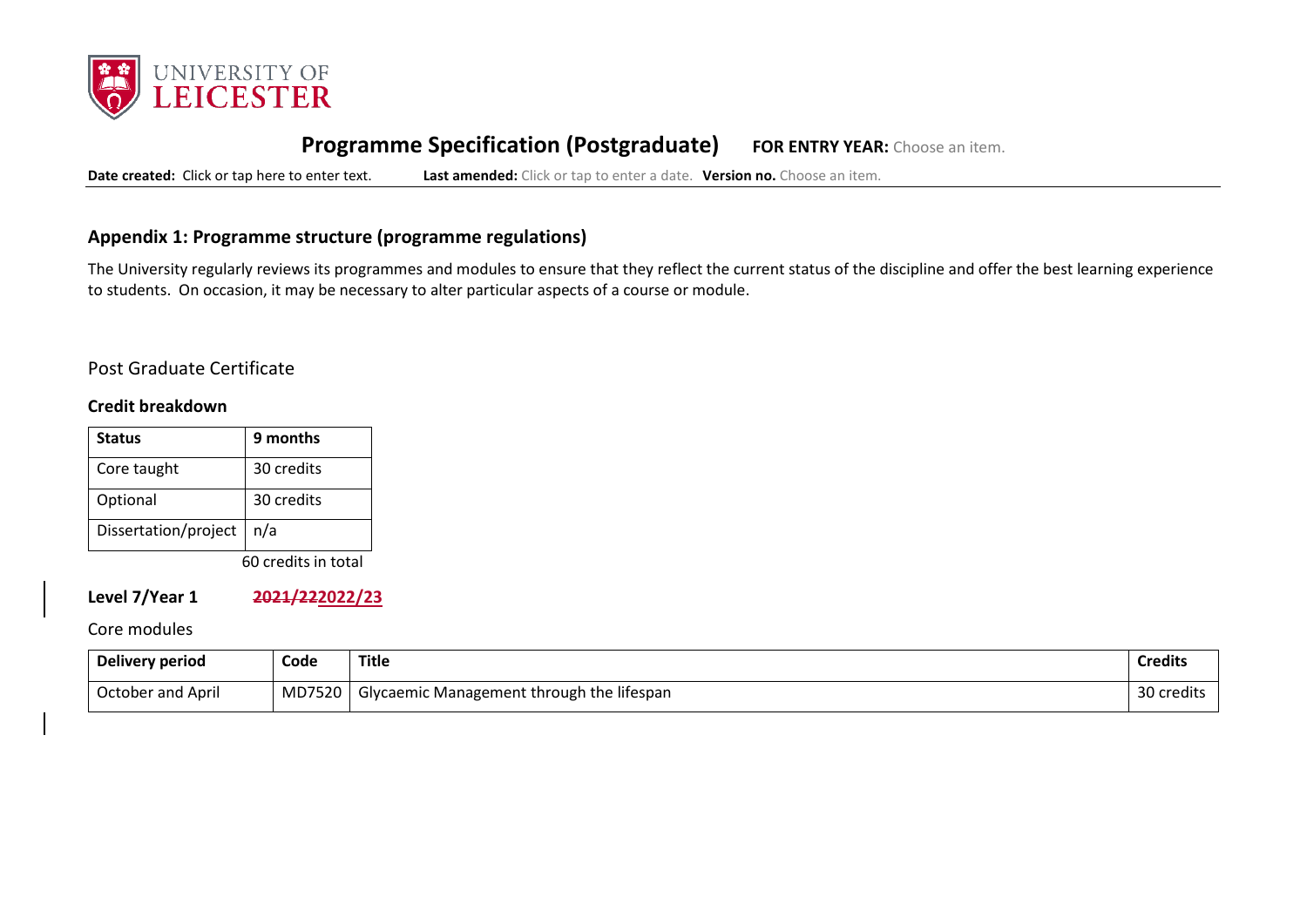## Option modules

| Delivery period                       | Code     | <b>Title</b>                                                                                        | <b>Credits</b> |
|---------------------------------------|----------|-----------------------------------------------------------------------------------------------------|----------------|
| January and July                      | MD7517   | <b>Adult Inpatient</b>                                                                              | 15 credits     |
| March and September                   |          | MD7519   Prevention, Obesity and Diabetes                                                           | 15 credits     |
| January, March, July<br>and September | MD7524 l | Self-management: Diabetes and Long-Term Conditions                                                  | 15 credits     |
| March and September                   | MD7527   | Technology and Type 1 Diabetes                                                                      | 15 credits     |
| June and November                     | MD7523   | Diabetes Complications (Core module for PGDip and MSc but can be taken as an option for this award) | 30 credits     |

#### **Notes**

This is an indicative list of option modules and not definitive of what will be available. Option module choice is also subject to availability, timetabling, student number restrictions and, where appropriate, students having taken appropriate pre-requisite modules.

Students can choose MD7523 Diabetes Complications instead of 2 x 15 credit option modules for this award. Successful completion of MD7520 is a pre-requisite for studying MD7523.

Some modules will be taught in 20222023/2023 2024 academic year for April starters.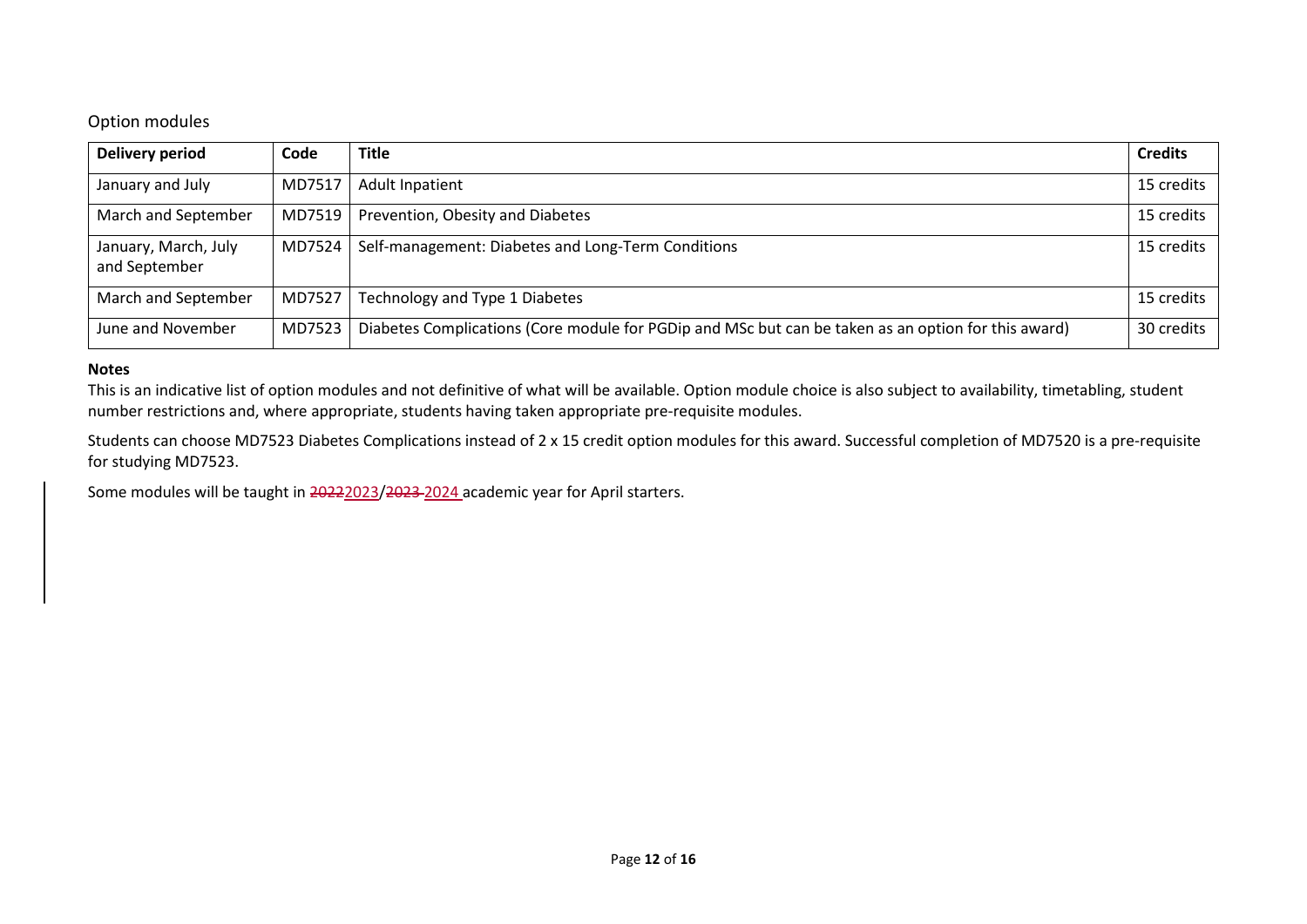# Post Graduate Diploma

## **Credit breakdown**

| <b>Status</b>        | 16 months  |
|----------------------|------------|
| Core taught          | 75 credits |
| Optional             | 45 credits |
| Dissertation/project | n/a        |

120 credits in total

# **Level 7/Year 1 2021/222022/23**

#### Core modules

| Delivery period   | Code | Title                                              | <b>Credits</b> |
|-------------------|------|----------------------------------------------------|----------------|
| October and April |      | MD7520   Glycaemic Management through the lifespan | 30 credits     |
| June and November |      | MD7523   Diabetes Complications                    | 30 credits     |

# Option modules

| Delivery period                       | Code   | <b>Title</b>                                       | <b>Credits</b> |
|---------------------------------------|--------|----------------------------------------------------|----------------|
| January and July                      | MD7517 | <b>Adult Inpatient</b>                             | 15 credits     |
| March and September                   | MD7519 | Prevention, Obesity and Diabetes                   | 15 credits     |
| January, March, July<br>and September | MD7524 | Self-management: Diabetes and Long-Term Conditions | 15 credits     |
| March and September                   | MD7527 | Technology and Type 1 Diabetes                     | 15 credits     |

#### **Notes**

This is an indicative list of option modules and not definitive of what will be available. Option module choice is also subject to availability, timetabling, student number restrictions and, where appropriate, students having taken appropriate pre-requisite modules.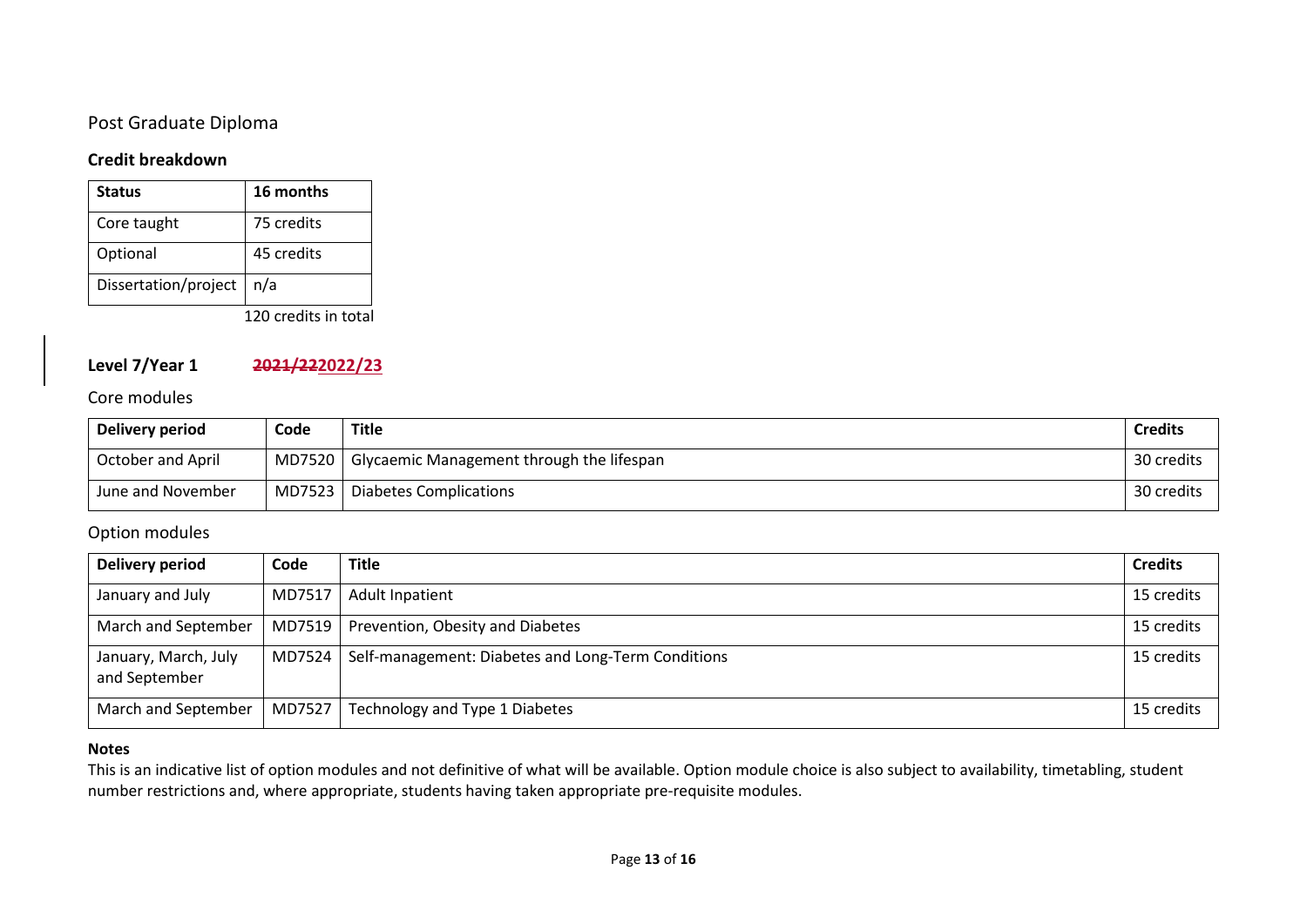Some modules will be taught in 20222023/2023 2024 academic year for April starters. Option module 3 for October starters will span the end of 20212022/22-23 academic year and the start of 20222023/23-24 academic year.

Students need to have successfully passed the core module Glycaemic Management (MD7520) as a prerequisite for studying the next core module Diabetes Complications (MD7523).

# **Level 7/Year 2 2022/232023/24**

Core modules

| Delivery period  | Code   | Title               | <b>Credits</b> |
|------------------|--------|---------------------|----------------|
| May and November | MD7525 | Foundation Research | 5 credits      |

**MSc** 

## **Credit breakdown**

| <b>Status</b>        | 24 months  |
|----------------------|------------|
| Core taught          | 75 credits |
| Optional             | 45 credits |
| Dissertation/project | 60         |

180 credits in total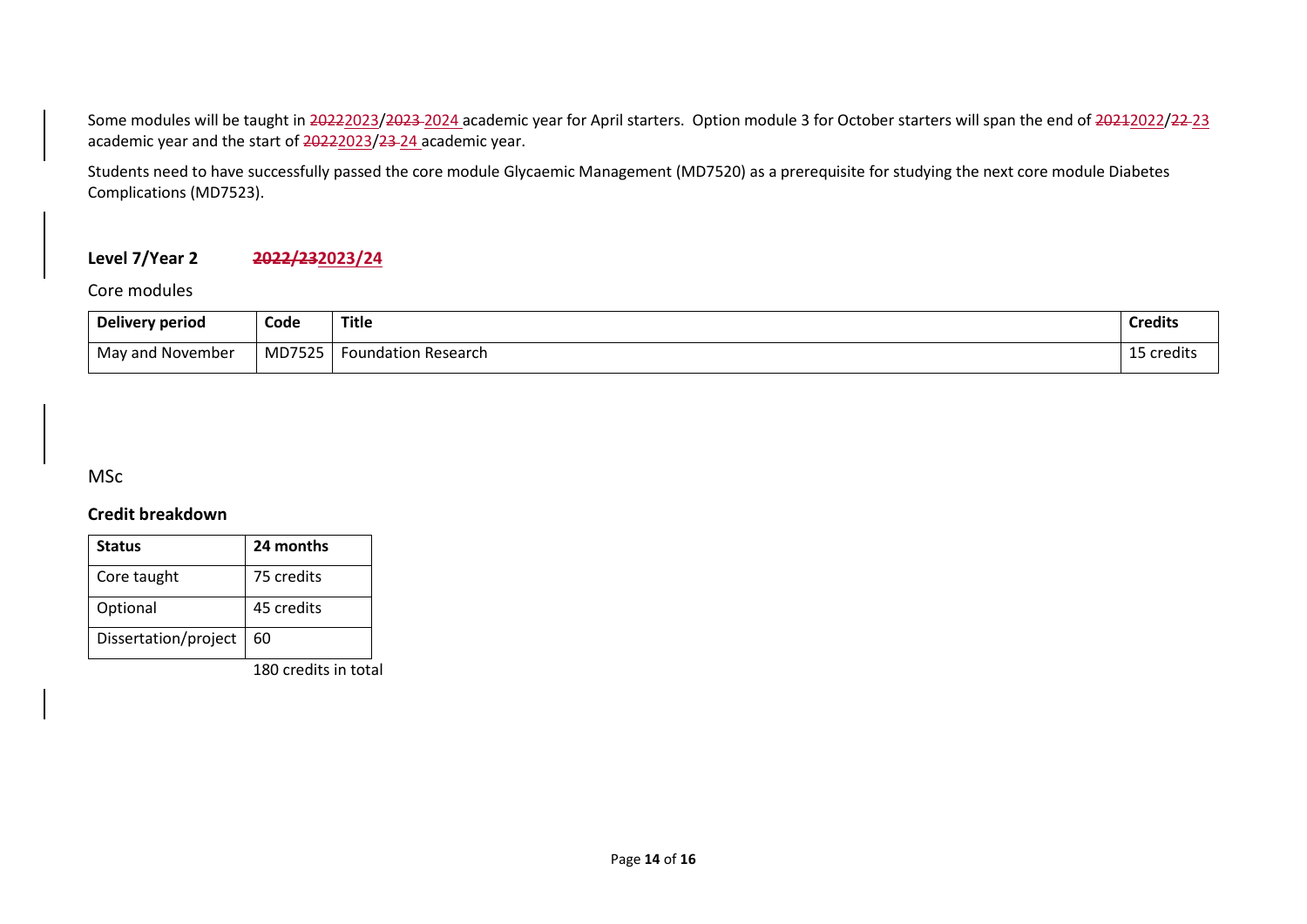# **Level 7/Year 1 2021/222022/23**

#### Core modules

| Delivery period          | Code   | <b>Title</b>                                       | <b>Credits</b> |
|--------------------------|--------|----------------------------------------------------|----------------|
| <b>October and April</b> |        | MD7520   Glycaemic Management through the lifespan | 30 credits     |
| June and November        | MD7523 | Diabetes Complications                             | 30 credits     |

## Option modules

| Delivery period                       | Code     | <b>Title</b>                                       | <b>Credits</b> |
|---------------------------------------|----------|----------------------------------------------------|----------------|
| January and July                      | MD7517   | <b>Adult Inpatient</b>                             | 15 credits     |
| March and September                   |          | MD7519   Prevention, Obesity and Diabetes          | 15 credits     |
| January, March, July<br>and September | MD7524 L | Self-management: Diabetes and Long-Term Conditions | 15 credits     |
| March and September                   | MD7527   | Technology and Type 1 Diabetes                     | 15 credits     |

#### **Notes**

This is an indicative list of option modules and not definitive of what will be available. Option module choice is also subject to availability, timetabling, student number restrictions and, where appropriate, students having taken appropriate pre-requisite modules.

Some modules will be taught in 2022/2023 academic year for April starters. Option module 3 for October starters will span the end of 20212023/22-23 academic year and the start of 20222023/23-24 academic year.

Note 1: students need to have successfully passed the core module Glycaemic Management (MD7520) as a prerequisite for studying the next core module Diabetes Complications (MD7523).